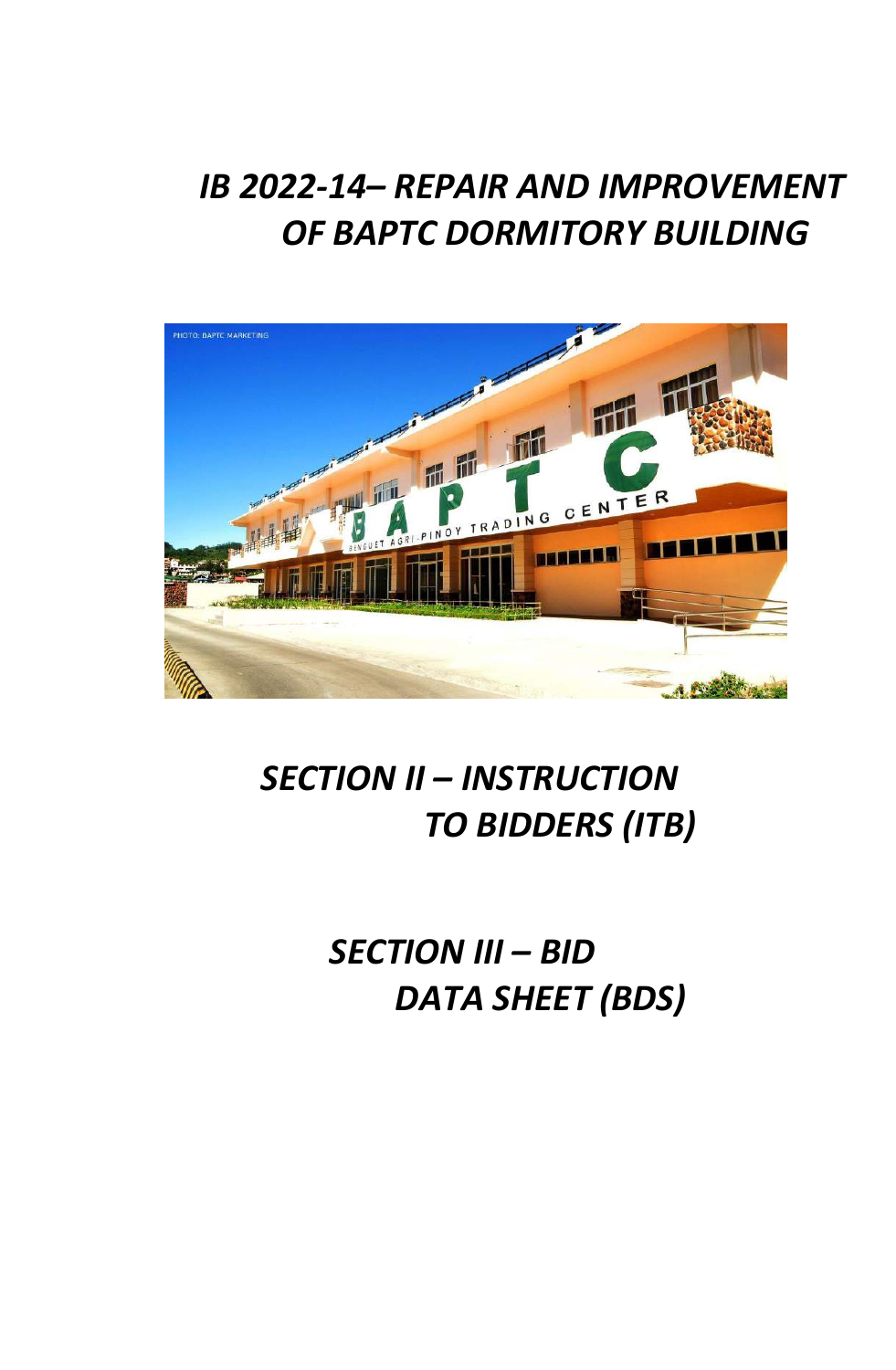| 1.<br><b>Scope of Bid</b>                                                                                                                                                                                                                                                                                                                                                                                                                                                                                                                                                                                                                                                                                                                                                                                                             |  |
|---------------------------------------------------------------------------------------------------------------------------------------------------------------------------------------------------------------------------------------------------------------------------------------------------------------------------------------------------------------------------------------------------------------------------------------------------------------------------------------------------------------------------------------------------------------------------------------------------------------------------------------------------------------------------------------------------------------------------------------------------------------------------------------------------------------------------------------|--|
| Procuring Entity, BENGUET STATE<br>The<br>UNIVERSITY (BSU) invites Bids for the Repair and<br>Improvement of BAPTC Dormitory Building, with<br>Project Identification Number IB 2022-14<br>The Procurement Project (referred to herein as                                                                                                                                                                                                                                                                                                                                                                                                                                                                                                                                                                                             |  |
| "Project") is for the construction of Works, as<br>described in Section VI (Specifications).                                                                                                                                                                                                                                                                                                                                                                                                                                                                                                                                                                                                                                                                                                                                          |  |
| <b>Funding Information</b><br>2.                                                                                                                                                                                                                                                                                                                                                                                                                                                                                                                                                                                                                                                                                                                                                                                                      |  |
| 2.1. The GOP through the source of funding is<br>2022 BAPTC in the amount of One Million<br><b>Two Hundred Twenty Five Thousand Pesos</b><br>only (Php. 1,225,000.00).                                                                                                                                                                                                                                                                                                                                                                                                                                                                                                                                                                                                                                                                |  |
| 2.2. The source of funding is the GOCC and<br><b>GFIs, the Corporate Operating Budget</b>                                                                                                                                                                                                                                                                                                                                                                                                                                                                                                                                                                                                                                                                                                                                             |  |
| 3.<br><b>Bidding Requirements</b>                                                                                                                                                                                                                                                                                                                                                                                                                                                                                                                                                                                                                                                                                                                                                                                                     |  |
| The Bidding for the Project shall be governed<br>by all the provisions of RA No. 9184 and its 2016<br>revised IRR, including its Generic Procurement<br>Manual and associated policies, rules and<br>regulations as the primary source thereof, while<br>the herein clauses shall serve as the secondary<br>source thereof.                                                                                                                                                                                                                                                                                                                                                                                                                                                                                                           |  |
| Any amendments made to the IRR and other<br>GPPB issuances shall be applicable only to the<br>ongoing posting, advertisement, or invitation to<br>bid by the BAC through the issuance of a<br>supplemental or bid bulletin.                                                                                                                                                                                                                                                                                                                                                                                                                                                                                                                                                                                                           |  |
| The Bidder, by the act of submitting its Bid,<br>shall be deemed to have inspected the site,<br>determined the general characteristics of the<br>contracted Works and the conditions for this<br>Project, such as the location and the nature of<br>(b)<br>the<br>work;<br>climatic<br>conditions; (c)<br>transportation facilities; (c) nature and condition<br>of the terrain, geological conditions at the site<br>communication facilities, requirements, location<br>and availability of construction aggregates and<br>other materials, labor, water, electric power and<br>access roads; and (d) other factors that may<br>affect the cost, duration and execution or<br>implementation of the contract, project, or work<br>and examine all instructions, forms, terms, and<br>project requirements in the Bidding Documents. |  |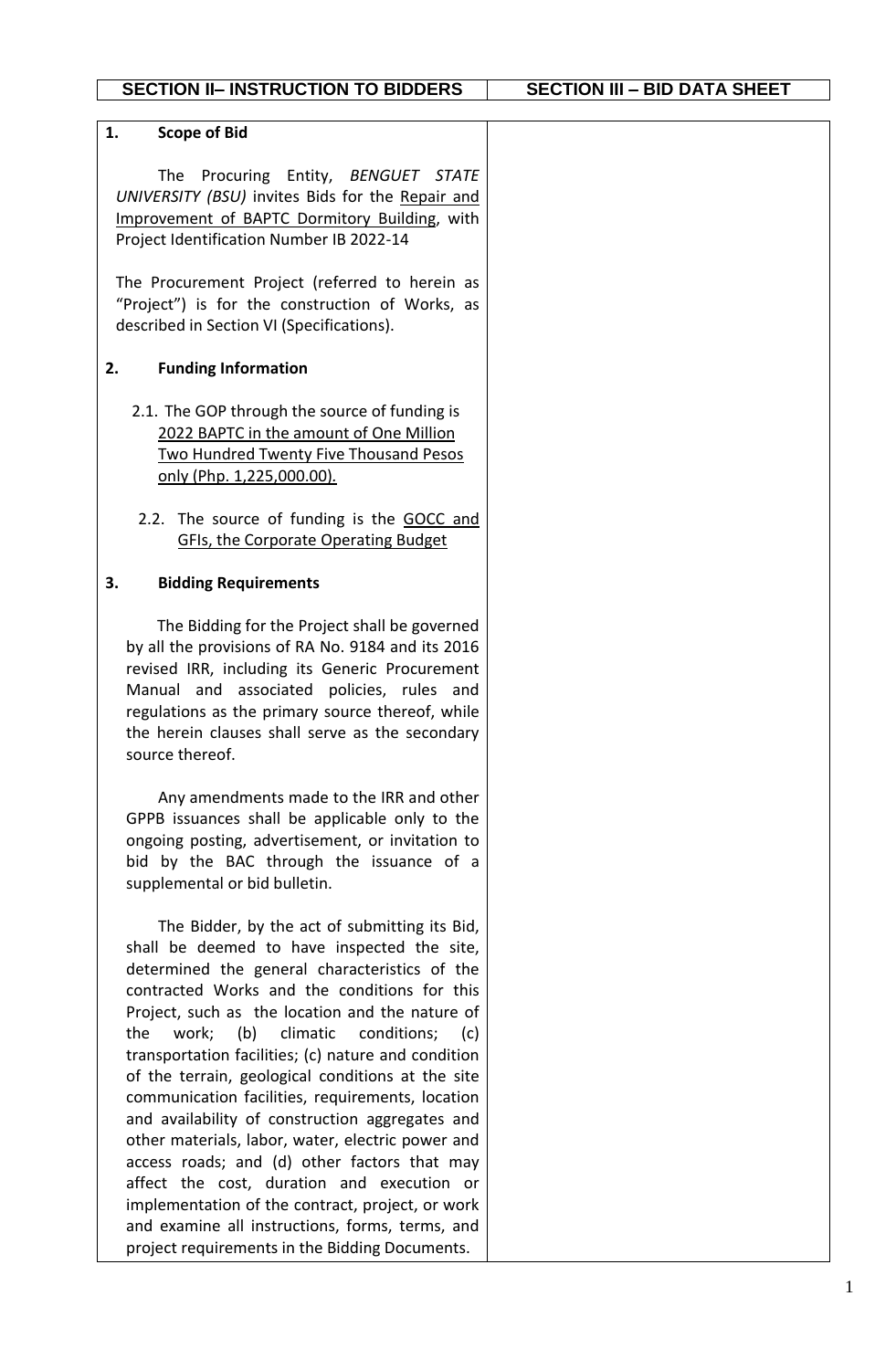| Corrupt, Fraudulent, Collusive, Coercive,<br>4.<br>and Obstructive Practices                                                                                                                                                                                                                                                                                                                                                                             |                                                                                                                                                         |
|----------------------------------------------------------------------------------------------------------------------------------------------------------------------------------------------------------------------------------------------------------------------------------------------------------------------------------------------------------------------------------------------------------------------------------------------------------|---------------------------------------------------------------------------------------------------------------------------------------------------------|
| The Procuring Entity, as well as the Bidders<br>and Contractors, shall observe the highest<br>standard of ethics during the procurement and<br>execution of the contract. They or through an<br>agent shall not engage in corrupt, fraudulent,<br>collusive, coercive, and obstructive practices<br>defined under Annex "I" of the 2016 revised IRR<br>of RA No. 9184 or other integrity violations in<br>competing for the Project.                     |                                                                                                                                                         |
| <b>Eligible Bidders</b><br>5.                                                                                                                                                                                                                                                                                                                                                                                                                            |                                                                                                                                                         |
| 5.1. Only Bids of Bidders found to be legally,<br>technically, and financially capable will be<br>evaluated.                                                                                                                                                                                                                                                                                                                                             |                                                                                                                                                         |
| 5.2. The Bidder must have an experience of<br>having completed a<br>Single<br>Largest<br>Completed Contract (SLCC) that is similar to<br>this Project, equivalent to at least fifty<br>percent (50%) of the ABC adjusted, if<br>necessary, by the Bidder to current prices<br>using the PSA's CPI, except under conditions<br>provided for in Section 23.4.2.4 of the 2016<br>revised IRR of RA No. 9184.<br>A contract is considered to be "similar" to | 5.2. For this purpose, contracts similar to the<br>Project refer to contracts which have the same<br>major categories of work for repairs of buildings. |
| the contract to be bid if it has the major<br>categories of work stated in the BDS.                                                                                                                                                                                                                                                                                                                                                                      |                                                                                                                                                         |
| Foreign-funded<br>5.3. For<br>Procurement,<br>the<br>Procuring<br>Entity<br>the<br>foreign<br>and<br>government/foreign<br>international<br>or<br>financing institution may agree on another<br>track record requirement, as specified in the<br><b>Bidding</b><br>Document prepared for<br>this<br>purpose.                                                                                                                                             |                                                                                                                                                         |
| 5.4. The Bidders shall comply with the eligibility<br>criteria under Section 23.4.2 of the 2016 IRR<br>of RA No. 9184.                                                                                                                                                                                                                                                                                                                                   |                                                                                                                                                         |
| 6. Origin of Associated Goods                                                                                                                                                                                                                                                                                                                                                                                                                            |                                                                                                                                                         |
| There is no restriction on the origin of Goods<br>other than those prohibited by a decision of the<br>UN Security Council taken under Chapter VII of<br>the Charter of the UN.                                                                                                                                                                                                                                                                           |                                                                                                                                                         |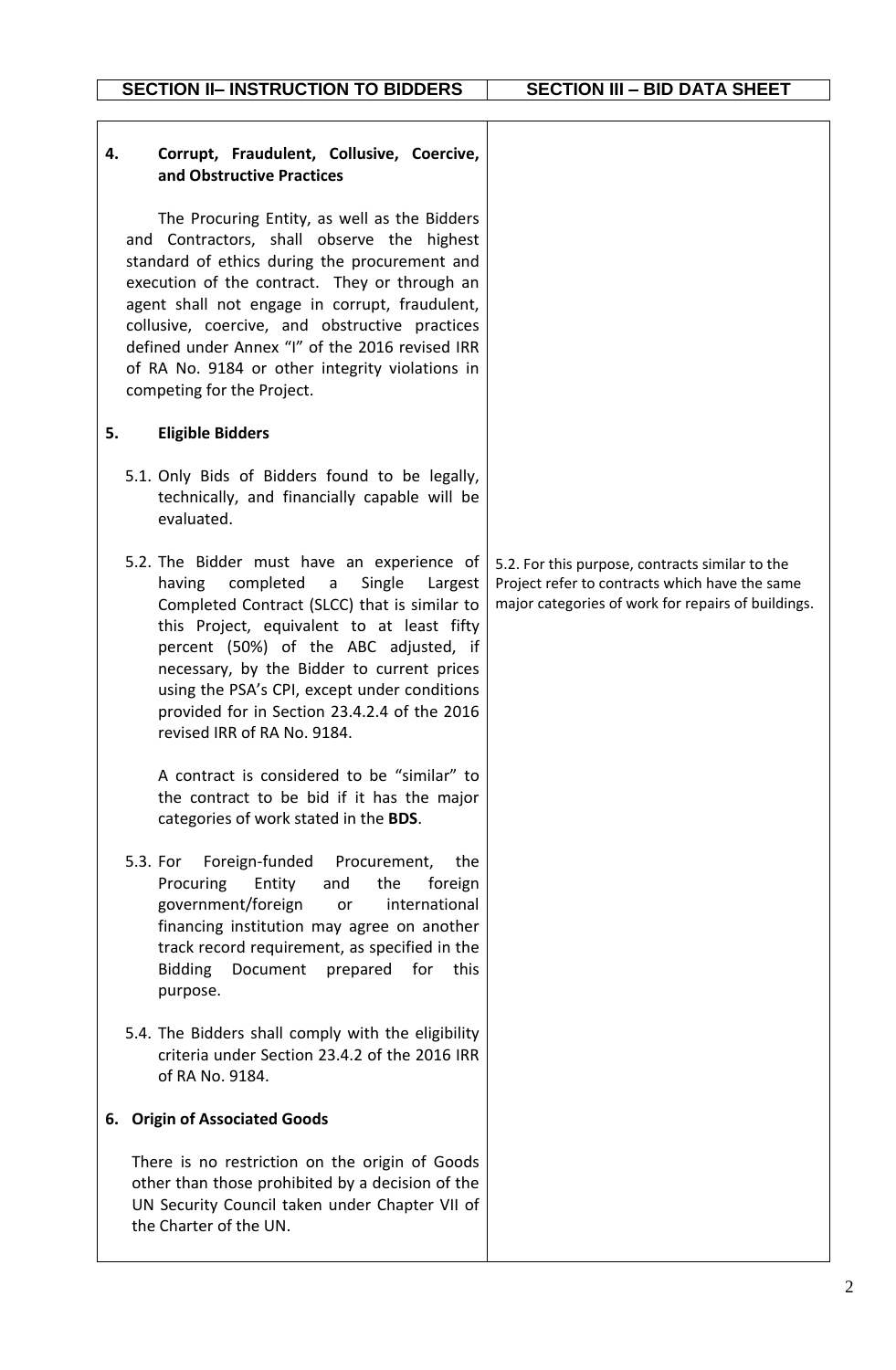| 7. Subcontracts                                                                                                                                                                                                                                                                                                                                                                                                                                                                                                                                                                              |                                     |
|----------------------------------------------------------------------------------------------------------------------------------------------------------------------------------------------------------------------------------------------------------------------------------------------------------------------------------------------------------------------------------------------------------------------------------------------------------------------------------------------------------------------------------------------------------------------------------------------|-------------------------------------|
| 7.1. The Bidder may subcontract portions of the<br>Project to the extent allowed by the<br>Procuring Entity as stated herein, but in no<br>case more than fifty percent (50%) of the<br>Project.                                                                                                                                                                                                                                                                                                                                                                                             | 7.1. Subcontracting is not allowed. |
| The Procuring Entity has prescribed that:<br>Subcontracting is not allowed.                                                                                                                                                                                                                                                                                                                                                                                                                                                                                                                  |                                     |
| 7.1. [If Procuring Entity has determined that<br>subcontracting is allowed during the<br>bidding, state:] The Bidder must submit<br>together with its Bid the documentary<br>requirements<br>of the<br>subcontractor(s)<br>complying with the eligibility criterial stated<br>in ITB Clause 5 in accordance with Section<br>23.4 of the 2016 revised IRR of RA No. 9184<br>pursuant to Section 23.1 thereof.                                                                                                                                                                                 |                                     |
| 7.2. [If subcontracting is allowed during the<br>contract implementation stage, state:] The<br>Supplier may identify its subcontractor<br>during the contract implementation stage.<br>identified<br><b>Subcontractors</b><br>during<br>the<br>bidding may be changed during<br>the<br>implementation<br>of<br>this<br>Contract.<br>Subcontractors<br>submit<br>must<br>the<br>documentary requirements under Section<br>23.1 of the 2016 revised IRR of RA No. 9184<br>and comply with the eligibility criteria<br>specified in ITB Clause 5<br>to<br>the<br>implementing or end-user unit. |                                     |
| 7.3. Subcontracting of any portion of the Project<br>does not relieve the Contractor of any<br>liability or obligation under the Contract.<br>The Supplier will be responsible for the<br>acts, defaults, and negligence of any<br>subcontractor, its agents, servants, or<br>workmen as fully as if these were the<br>Contractor's<br>own<br>acts,<br>defaults,<br>or<br>negligence, or those of its agents, servants,<br>or workmen.                                                                                                                                                       |                                     |
| 8. Pre-Bid Conference<br>There will be no pre-bid conference                                                                                                                                                                                                                                                                                                                                                                                                                                                                                                                                 |                                     |
| <b>Clarification</b><br>and Amendment of Bidding<br>9.                                                                                                                                                                                                                                                                                                                                                                                                                                                                                                                                       |                                     |
| <b>Documents</b>                                                                                                                                                                                                                                                                                                                                                                                                                                                                                                                                                                             |                                     |
| bidders<br>Prospective<br>request<br>for<br>may                                                                                                                                                                                                                                                                                                                                                                                                                                                                                                                                              |                                     |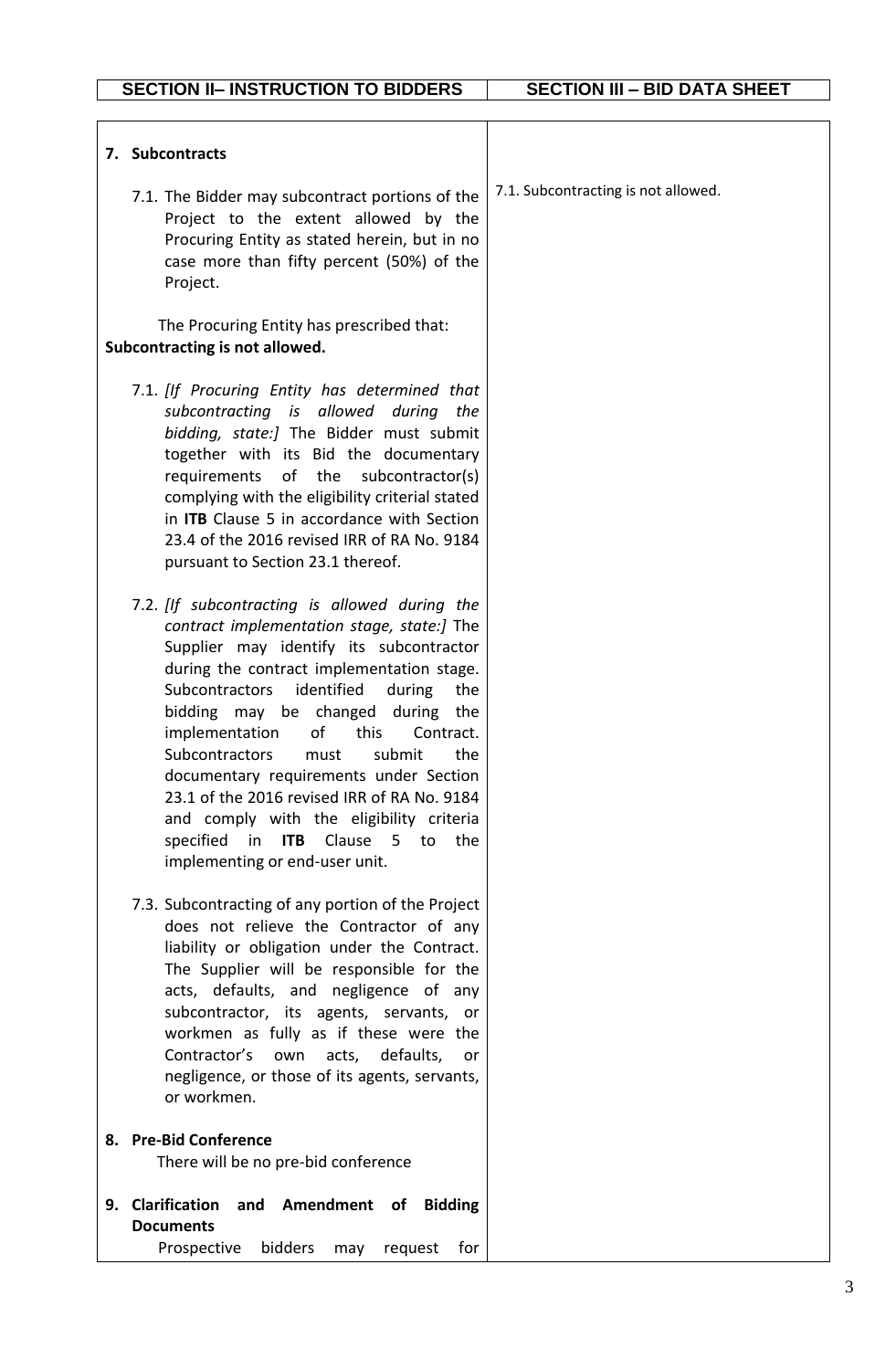| <b>SECTION II- INSTRUCTION TO BIDDERS</b>                                                                                                                                                                                                                                                                                                                                                                                                                                                                                                                                                                                                                                                                                                                            | <b>SECTION III - BID DATA SHEET</b>                                                                                                                                                                                                                                                                   |                              |                                               |
|----------------------------------------------------------------------------------------------------------------------------------------------------------------------------------------------------------------------------------------------------------------------------------------------------------------------------------------------------------------------------------------------------------------------------------------------------------------------------------------------------------------------------------------------------------------------------------------------------------------------------------------------------------------------------------------------------------------------------------------------------------------------|-------------------------------------------------------------------------------------------------------------------------------------------------------------------------------------------------------------------------------------------------------------------------------------------------------|------------------------------|-----------------------------------------------|
| clarification on and/or interpretation of any part<br>of the Bidding Documents. Such requests must<br>be in writing and received by the Procuring<br>Entity, either at its given address or through<br>electronic mail indicated in the IB, at least ten<br>(10) calendar days before the deadline set for<br>the submission and receipt of Bids.                                                                                                                                                                                                                                                                                                                                                                                                                    |                                                                                                                                                                                                                                                                                                       |                              |                                               |
| Documents Comprising the Bid: Eligibility<br>10.<br>and Technical Components<br>10.1.                                                                                                                                                                                                                                                                                                                                                                                                                                                                                                                                                                                                                                                                                | 10. Eligibility and Technical Components is in<br><b>Documents</b>                                                                                                                                                                                                                                    | of Technical and Financial   | accordance with Section IX Checklist          |
| The first envelope shall contain the<br>eligibility and technical documents of the<br>Bid as specified in Section IX. Checklist of<br><b>Technical and Financial Documents.</b>                                                                                                                                                                                                                                                                                                                                                                                                                                                                                                                                                                                      | ***<br>opening of bids.                                                                                                                                                                                                                                                                               |                              | All licenses must be valid at the time of the |
| 10.2.<br>eligibility requirements<br>the<br>If.<br>or<br>statements, the bids, and all other<br>documents for submission to the BAC are<br>in foreign language other than English, it<br>must be accompanied by a translation in<br>English, which shall be authenticated by<br>the appropriate Philippine foreign service<br>establishment, post, or the equivalent<br>office having jurisdiction over the foreign<br>bidder's affairs in the Philippines. For<br>Contracting Parties to the Apostille<br>Convention,<br>the<br>translated<br>only<br>documents shall be authenticated<br>through an apostille pursuant to GPPB<br>Resolution No. 13-2019 dated 23 May<br>2019. The English translation shall govern,<br>for purposes of interpretation of the bid. | *** All documents submitted by the bidder must<br>have tab/tag.                                                                                                                                                                                                                                       |                              |                                               |
| 10.3. A valid PCAB License is required, and in<br>case of joint ventures, a valid special<br>PCAB License, and registration for the<br>type and cost of the contract for this<br>Project. Any additional type of Contractor<br>license or permit shall be indicated in the<br>BDS.                                                                                                                                                                                                                                                                                                                                                                                                                                                                                   | 10.3. No further Instruction                                                                                                                                                                                                                                                                          |                              |                                               |
| 10.4. A List of Contractor's key personnel (e.g.,<br>Manager,<br>Project<br>Engineers,<br>Project<br>Foremen)<br><b>Materials</b><br>Engineers,<br>and<br>assigned to the contract to be bid, with<br>their<br>complete<br>qualification<br>and<br>experience data shall be provided. These<br>key personnel must meet the required<br>minimum years of experience set in the<br>BDS.                                                                                                                                                                                                                                                                                                                                                                                | 10.4. The list of Contractor's Key Personnel to<br>be assigned to the contract to be bid with<br>their complete qualification and experience<br>data, updated PRC license, accreditation and<br>PTR. Key personnel and its minimum years of<br>experience set are as follows:<br><b>Key Personnel</b> | General<br><b>Experience</b> | Relevant<br><b>Experience</b>                 |
|                                                                                                                                                                                                                                                                                                                                                                                                                                                                                                                                                                                                                                                                                                                                                                      | 1-Site Engineer                                                                                                                                                                                                                                                                                       | At least 5<br>years          | At least 3 years                              |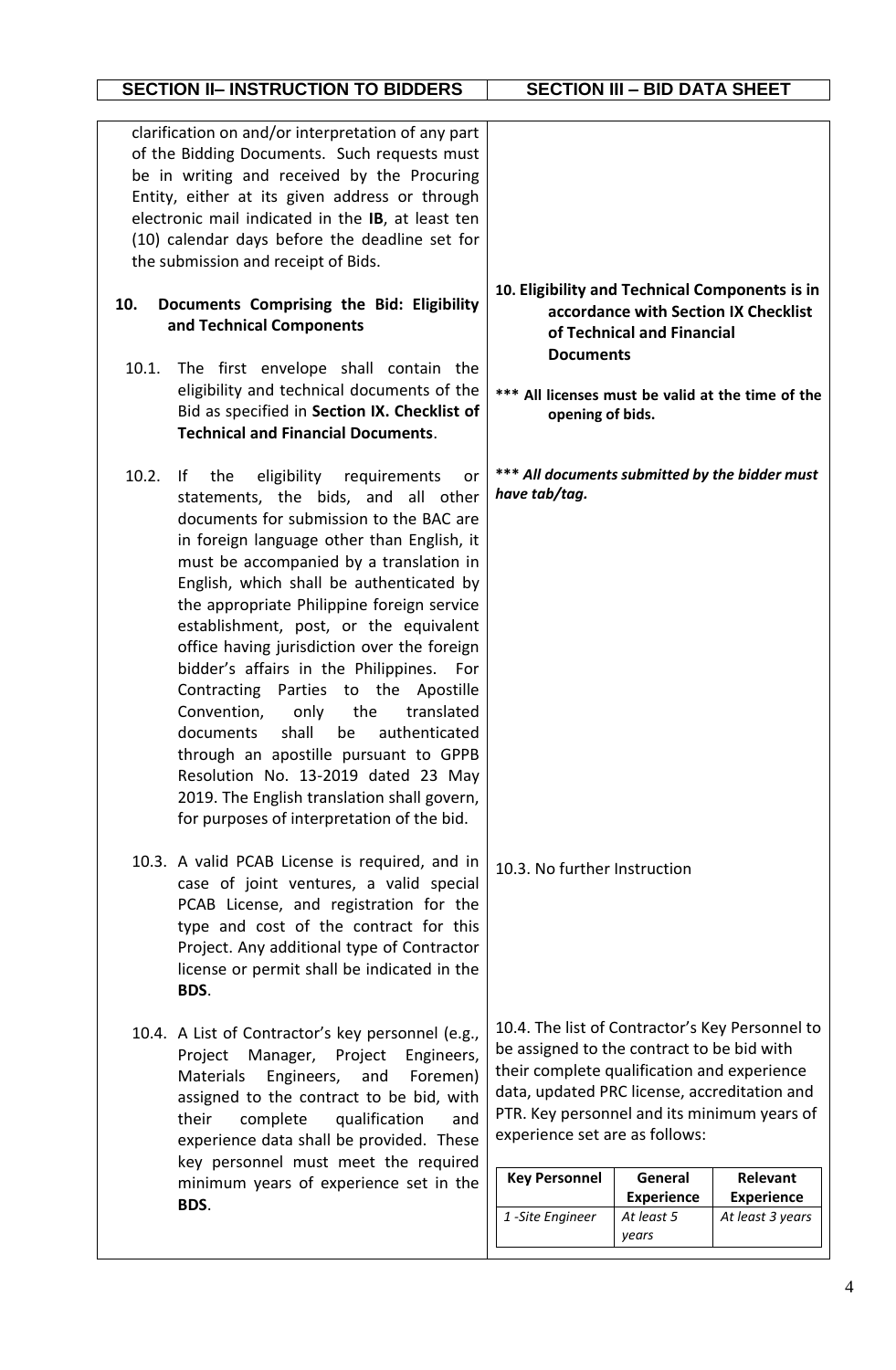| 1- Safety Officer- | At least 5 | At least 3 years |
|--------------------|------------|------------------|
| must have          | vears      |                  |
| training on        |            |                  |
| construction       |            |                  |
| safety             |            |                  |
| 1-Construction     | At least 5 | At least 3 years |
| Foreman            | vears      |                  |
|                    |            |                  |
|                    |            |                  |

*(Note: The above required technical personnel should be assigned solely for the project to ensure strict & close technical supervision during the project implementation.)*

10.5. A List of Contractor's major equipment units, which are owned, leased, and/or under purchase agreements, supported by proof of ownership, certification of availability of equipment from the equipment lessor/vendor for the duration of the project, as the case may be, must meet the minimum requirements for the contract set in the **BDS**.

10.5. List of contractor's major units which are owned, leased, and/or under purchase agreements, supported by proof of ownership or certification of availability of equipment from the equipment lessor/vendor for the duration of the project, as the case may be; and *\*\*\*The minimum major equipment requirements are the following:*

- *Equipment*
- *Capacity*
- *Number of Units*

### **Equipment includes:**

*1- lot G.I Pipe Scaffoldings (assorted)*

*1-lot Power tools*

*1-lot Hand tools*

*(Note: All pledged equipment should be in good working condition and solely for the project. The equipment will be checked during the post qualification)* 

*\*\*Certificate of Site Inspection - will only be issued by any authorized representative from the Planning Development Office (PDO) after the site inspection by the Authorize Managing Officer (AMO) or its technical personnel to be pledged for the project has been made. Affidavit of Site Inspection is not allowed.*

**\*\*\*** *All documents submitted by the bidder must have tab/tag.* 

\*\*\* Bidders with incomplete required documents and expired licenses/ permits shall be disqualified.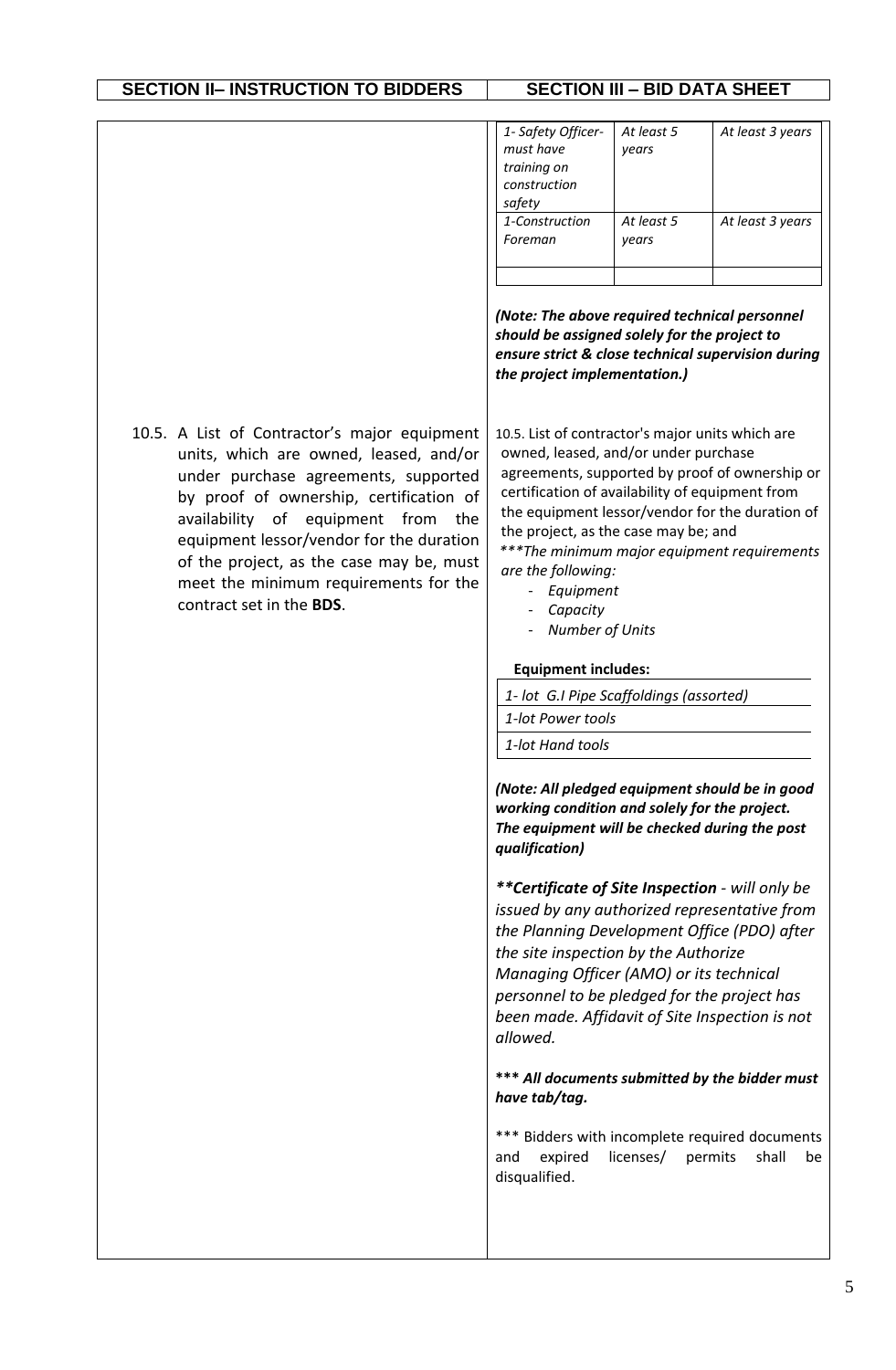- **11. Documents Comprising the Bid: Financial Component**
	- 11.1. The second bid envelope shall contain the financial documents for the Bid as specified in **Section IX. Checklist of Technical and Financial Documents**.
	- 11.2. Any bid exceeding the ABC indicated in paragraph 1 of the **IB** shall not be accepted.
	- 11.3. For Foreign-funded procurement, a ceiling may be applied to bid prices provided the conditions are met under Section 31.2 of the 2016 revised IRR of RA No. 9184.

### **12. Alternative Bids**

Bidders shall submit offers that comply with the requirements of the Bidding Documents, including the basic technical design as indicated in the drawings and specifications. Unless there is a value engineering clause in the **BDS**, alternative Bids shall not be accepted.

### **13. Bid Prices**

All bid prices for the given scope of work in the Project as awarded shall be considered as fixed prices, and therefore not subject to price escalation during contract implementation, except under extraordinary circumstances as determined by the NEDA and approved by the GPPB pursuant to the revised Guidelines for Contract Price Escalation guidelines.

### **14. Bid and Payment Currencies**

14.1. Bid prices may be quoted in the local currency or tradeable currency accepted by the BSP at the discretion of the Bidder. However, for purposes of bid evaluation, Bids denominated in foreign currencies shall be converted to Philippine currency based on the exchange rate as published in

11.1. Financial Documents are specified in Section IX Checklist of Technical and Financial Documents

Sample of Signage

| Project:<br>Location: |                                               |                                                           |                                             |                  | Cuit:                        | Fund Source/s'            |         |
|-----------------------|-----------------------------------------------|-----------------------------------------------------------|---------------------------------------------|------------------|------------------------------|---------------------------|---------|
| Project Details:      | Development Partner's:<br>Contractor/Supplier | Implementing Agency/lex:<br>Brief Description of Project: |                                             |                  |                              |                           |         |
|                       | <b>Project Data</b>                           |                                                           |                                             |                  | <b>Project Status</b>        |                           |         |
|                       | Doration 1 Started                            | Timpet<br>· Date of                                       | Procentage<br>йf<br>Completion   Completion | Au of<br>(Date): | Cost.<br>Incorred<br>to Date | <b>Thete</b><br>Completed | Remarks |
|                       |                                               |                                                           |                                             |                  |                              |                           |         |

#### 12. None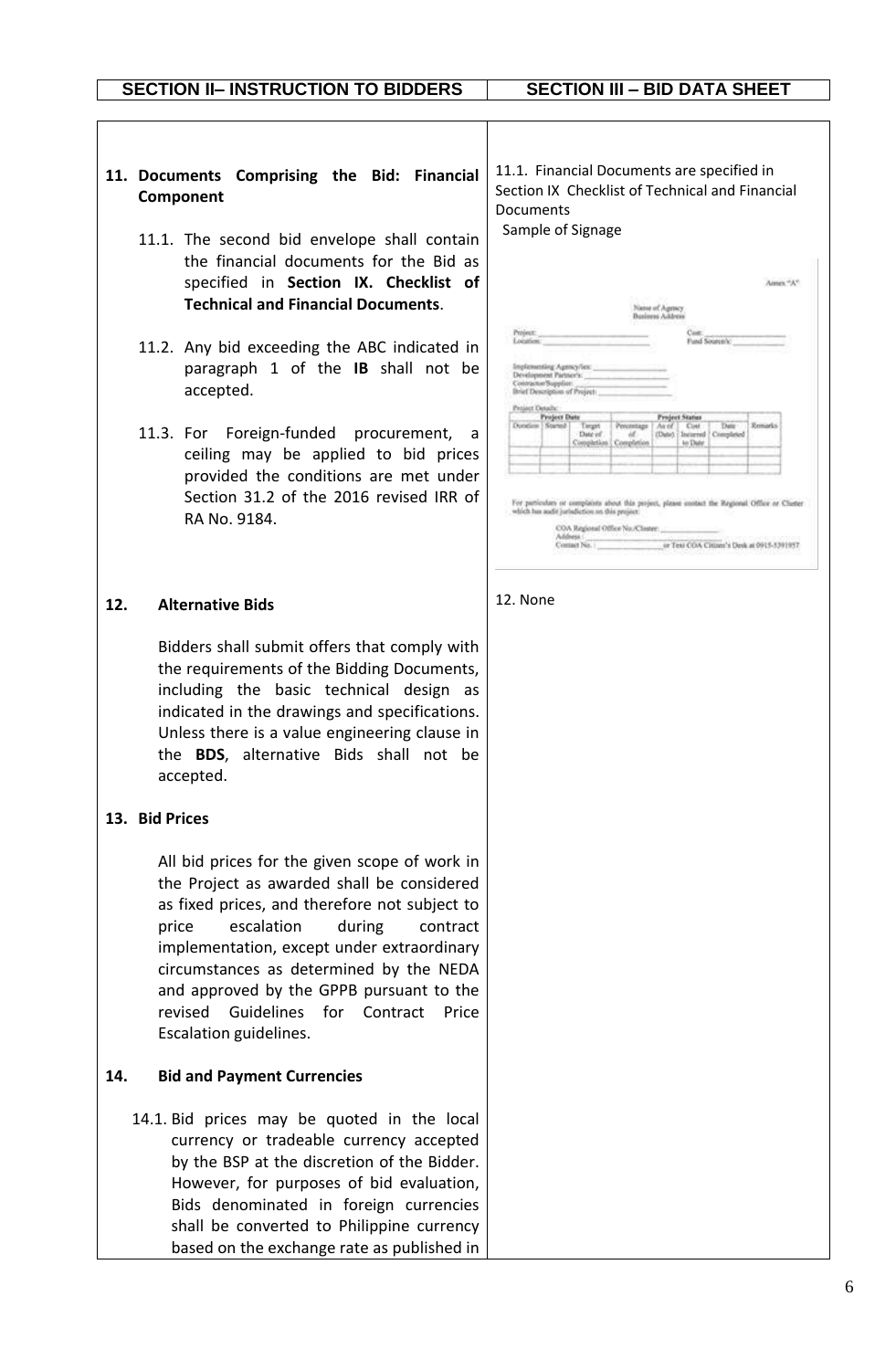|     | <b>SECTION II- INSTRUCTION TO BIDDERS</b>                                                                                                                                                                                                                                                                                               | <b>SECTION III - BID DATA SHEET</b>                                                                                                                                                                                                                                |
|-----|-----------------------------------------------------------------------------------------------------------------------------------------------------------------------------------------------------------------------------------------------------------------------------------------------------------------------------------------|--------------------------------------------------------------------------------------------------------------------------------------------------------------------------------------------------------------------------------------------------------------------|
|     | the BSP reference rate bulletin on the day<br>of the bid opening.<br>14.2. Payment of the contract price shall be<br>made in Philippine Pesos                                                                                                                                                                                           |                                                                                                                                                                                                                                                                    |
|     |                                                                                                                                                                                                                                                                                                                                         |                                                                                                                                                                                                                                                                    |
| 15. | <b>Bid Security</b>                                                                                                                                                                                                                                                                                                                     |                                                                                                                                                                                                                                                                    |
|     | 15.1. The Bidder shall submit a Bid Securing<br>Declaration or any form of Bid Security in<br>the amount indicated in the BDS, which<br>shall be not less than the percentage of<br>the ABC in accordance with the schedule in<br>the BDS.<br>15.2. The Bid and bid security shall be valid for<br>one hundred twenty days from date of | 15.1. The bid security shall be in the form of the<br>following:<br>a. Bid Securing Declaration; or<br>b. The amount of not less than 2% of ABC if bid<br>security is in Cash, or<br>c. The amount of not less than 5% of ABC if bid<br>security is in Surety Bond |
|     | opening. Any bid not accompanied by an<br>acceptable bid security shall be rejected<br>by the Procuring Entity as non-responsive.                                                                                                                                                                                                       |                                                                                                                                                                                                                                                                    |
| 16. | <b>Sealing and Marking of Bids</b><br>Each Bidder shall submit one copy of the<br>first and second components of its Bid.                                                                                                                                                                                                               | 16. Each Bidder shall submit one (1) original<br>copy and two (2) certified photocopies,<br>marked as "original", "copy 1", and "copy 2"<br>respectively of the first<br>and<br>second<br>component of its bid.                                                    |
|     | The Procuring Entity may request additional<br>hard copies and/or electronic copies of the<br>Bid. However, failure of the Bidders to<br>comply with the said request shall not be a<br>ground for disqualification.                                                                                                                    | ** All the photocopied documents must be<br>certified as true copy.                                                                                                                                                                                                |
|     | If the Procuring Entity allows the submission<br>of bids through online submission to the<br>given website or any other electronic means,                                                                                                                                                                                               | In the <b>Original copy</b> of the bid, each and<br>every page shall be duly signed and bear the<br>name and position of the signatory.                                                                                                                            |
|     | the Bidder shall submit an electronic copy of<br>its Bid, which must be digitally signed. An<br>electronic copy that cannot be opened or is                                                                                                                                                                                             | For copies 1 and 2, the authorized signatory<br>must affix his/her signature in every page.                                                                                                                                                                        |
|     | shall<br>be<br>considered<br>corrupted<br>non-<br>automatically<br>responsive<br>and, thus,                                                                                                                                                                                                                                             | Sample:                                                                                                                                                                                                                                                            |
|     | disqualified.                                                                                                                                                                                                                                                                                                                           | <b>For Original Copy:</b>                                                                                                                                                                                                                                          |
|     |                                                                                                                                                                                                                                                                                                                                         | Certified True Copy:                                                                                                                                                                                                                                               |
| 17. | <b>Deadline for Submission of Bids</b>                                                                                                                                                                                                                                                                                                  | Printed name and signature of the authorized signatory<br>Position                                                                                                                                                                                                 |
|     | The Bidders shall submit on the specified<br>date and time and either at its physical<br>address indicated in the Invitation to Bid.                                                                                                                                                                                                    | Copies 1 and 2:<br>Certified True Copy:                                                                                                                                                                                                                            |
| 18. | Opening and Preliminary Examination of<br><b>Bids</b>                                                                                                                                                                                                                                                                                   | Signature of the authorized signatory                                                                                                                                                                                                                              |
|     |                                                                                                                                                                                                                                                                                                                                         |                                                                                                                                                                                                                                                                    |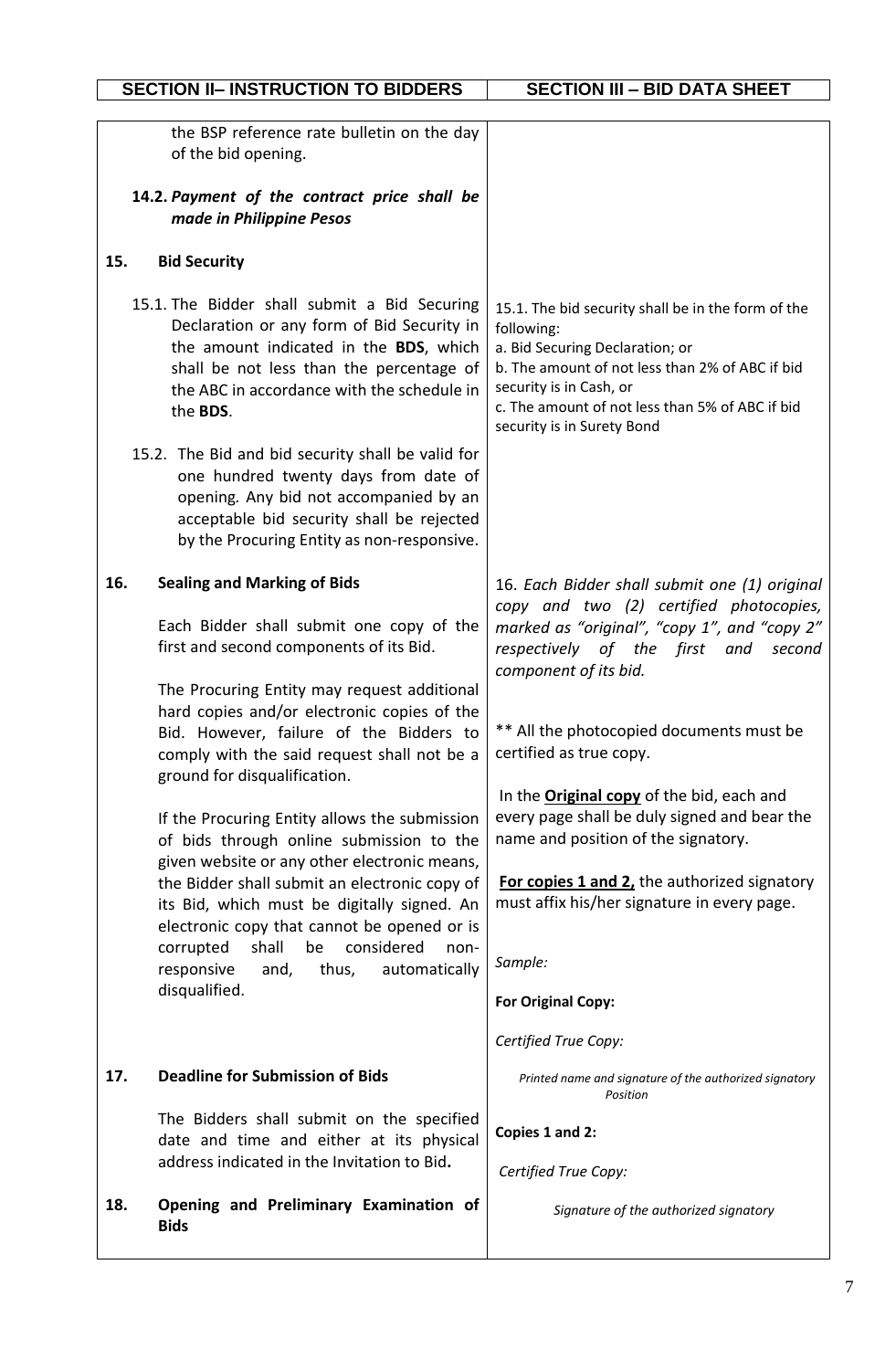## **SECTION II– INSTRUCTION TO BIDDERS SECTION III – BID DATA SHEET**

|     | 18.1. The BAC shall open the Bids in public at the<br>time, on the date, and at the place specified<br>in the Invitation to Bid (IB). The Bidders'<br>representatives who are present shall sign a<br>register evidencing their attendance. In<br>case videoconferencing, webcasting<br>or<br>other similar technologies will be used,<br>attendance of participants shall likewise be<br>recorded by the BAC Secretariat.<br>In case the Bids cannot be opened as<br>scheduled due to justifiable reasons, the<br>rescheduling requirements under Section<br>29 of the 2016 revised IRR of RA No. 9184<br>shall prevail. |                                                                                                                                                                                                                    |
|-----|---------------------------------------------------------------------------------------------------------------------------------------------------------------------------------------------------------------------------------------------------------------------------------------------------------------------------------------------------------------------------------------------------------------------------------------------------------------------------------------------------------------------------------------------------------------------------------------------------------------------------|--------------------------------------------------------------------------------------------------------------------------------------------------------------------------------------------------------------------|
|     | 18.2. The preliminary examination of Bids shall<br>be governed by Section 30 of the 2016<br>revised IRR of RA No. 9184.                                                                                                                                                                                                                                                                                                                                                                                                                                                                                                   |                                                                                                                                                                                                                    |
| 19. | <b>Detailed Evaluation and Comparison of Bids</b>                                                                                                                                                                                                                                                                                                                                                                                                                                                                                                                                                                         |                                                                                                                                                                                                                    |
|     | 19.1. The<br>Procuring<br>Entity's<br><b>BAC</b><br>shall<br>immediately conduct a detailed evaluation<br>of all Bids rated "passed" using non-<br>discretionary pass/fail criteria. The BAC<br>shall consider the conditions in the<br>evaluation of Bids under Section 32.2 of<br>2016 revised IRR of RA No. 9184.                                                                                                                                                                                                                                                                                                      |                                                                                                                                                                                                                    |
|     | 19.2. If the Project allows partial bids, all Bids<br>and combinations of Bids as indicated in<br>the BDS shall be received by the same<br>deadline and opened and evaluated<br>simultaneously so as to determine the Bid<br>or combination of Bids offering the lowest<br>calculated cost to the Procuring Entity. Bid<br>Security as required by ITB Clause 16 shall<br>be submitted for each contract (lot)<br>separately.                                                                                                                                                                                             | 19.2. Partial bids are not allowed. The<br>infrastructure project is packaged in a single<br>lot and the lot shall not be divided into sub-<br>lots for the purpose of bidding, evaluation,<br>and contract award. |
|     | 19.3. In all cases, the NFCC computation<br>pursuant to Section 23.4.2.6 of the 2016<br>revised IRR of RA No. 9184 must be<br>sufficient for the total of the ABCs for all<br>the lots participated in by the prospective<br>Bidder.                                                                                                                                                                                                                                                                                                                                                                                      |                                                                                                                                                                                                                    |
| 20. | <b>Post Qualification</b><br>Within a non-extendible period of five (5)<br>calendar days from receipt by the Bidder of<br>the notice from the BAC that it submitted                                                                                                                                                                                                                                                                                                                                                                                                                                                       | 20. For expediency: Latest Income and<br>Business tax returns is to be included in the<br><b>Eligibility Requirement</b>                                                                                           |